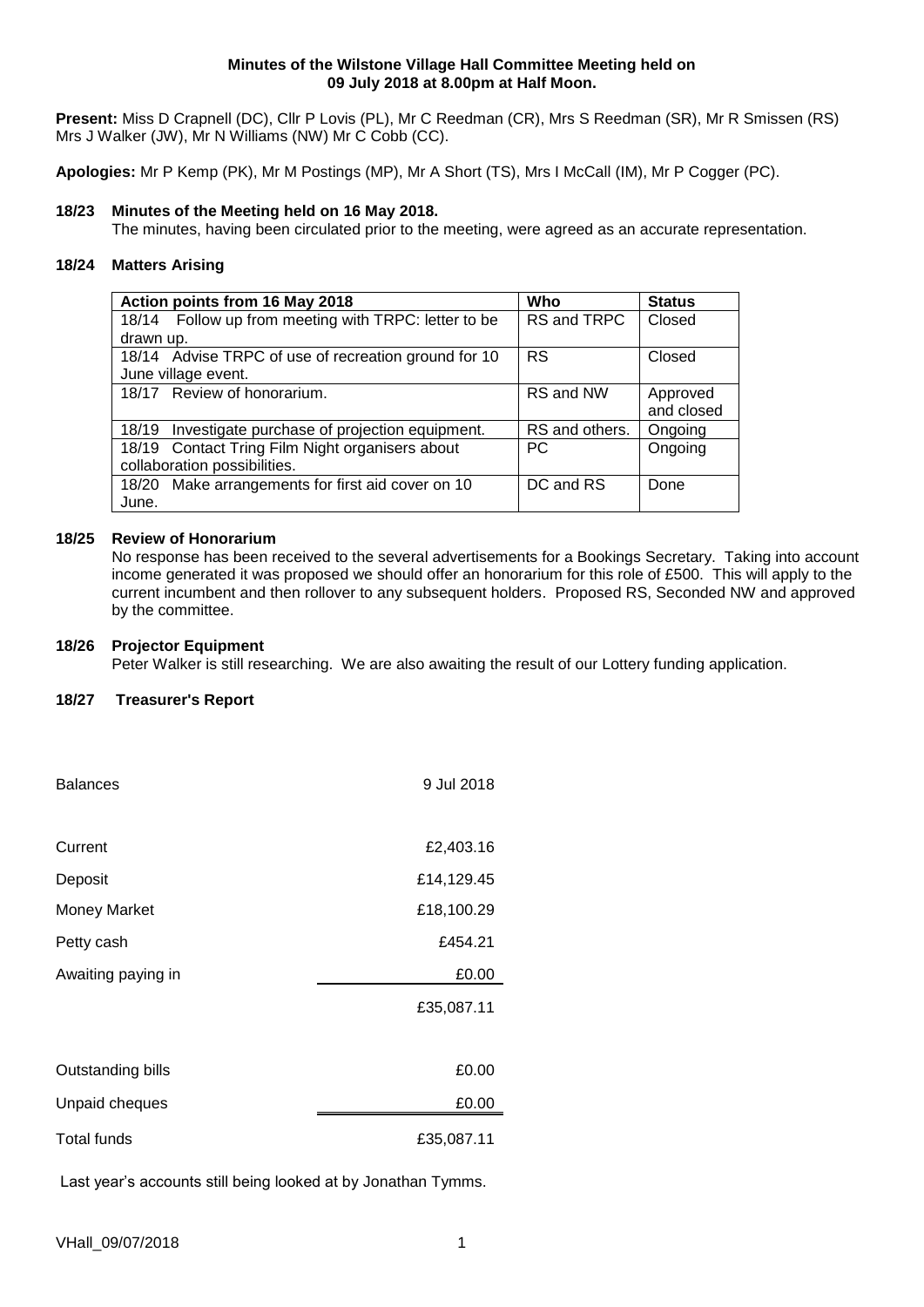The final final figures for the Fete were:

Income: 6,859.20

Expenditure: 2,901.49

Profit: 3,957.71

Since Monday, the Expenditure total has increased by the amount owed to the Shop for bottled beer, sausage meat etc. hence the final Profit falling a little below the £4,000 mentioned on Monday.

JW asked to donate the £202 raised from the dog show at the fete to Chiltern Dog Rescue in recognition of the assistance they gave. Approved by the Committee.

#### **18/28 Website**

Nothing to report.

#### **18/29 Past Events**

Village Fete: PL suggested an article be written for the September newsletter. JW said we had had very positive feedback from the fete, new people had come forward to help and a lot of equipment had been refurbished.

### **18/30 Future Events**

Film night dates for the next season are:

19 October, 16 November, 14 December, 18 January, 15 February, 15 March and 4 April. Peter Walker (PW) will organise up to Christmas and liaise with PC for the 2019 programme.

Village Event for 2019: DC raised the possibility of holding another Open Village & Gardens in 2019 as the previous one had proved very popular. JW explained that the main effort went into the road closures, parking and the stalls and music outside the pub. It was agree that DC would write an article for the September newsletter to raise the possibility. It was then agreed that the best results came from approaching people to see if enough were willing to help to make the event possible.

#### **18/31 Hall Lettings**

All OK. Had one enquiry for a long term booking 9.30am-3.30pm on a Tuesday for a children's group 6mths to 5 years. They would bring their own equipment with them each time. Passed to TS to progress.

### **18/32 Any Other Business**

- Parking: There are a number of residents cars parked in the village hall, plus concern was raised over the number associated with boats. It is an issue with no obvious solution but agreed we should continue to monitor the situation.
- Defibrillator: RS found it out of its normal position and was concerned it had been knocked badly. Nothing was damaged and it was agreed to keep a vigilant eye on it.
- Committee members not at the AGM were asked to sign the declaration.
- JW to step aside from December as she will be away for several months in 2019.
- Security light still to be sorted.
- CR carried out maintenance on the playground site and cutting back some of the branches, nettles etc.